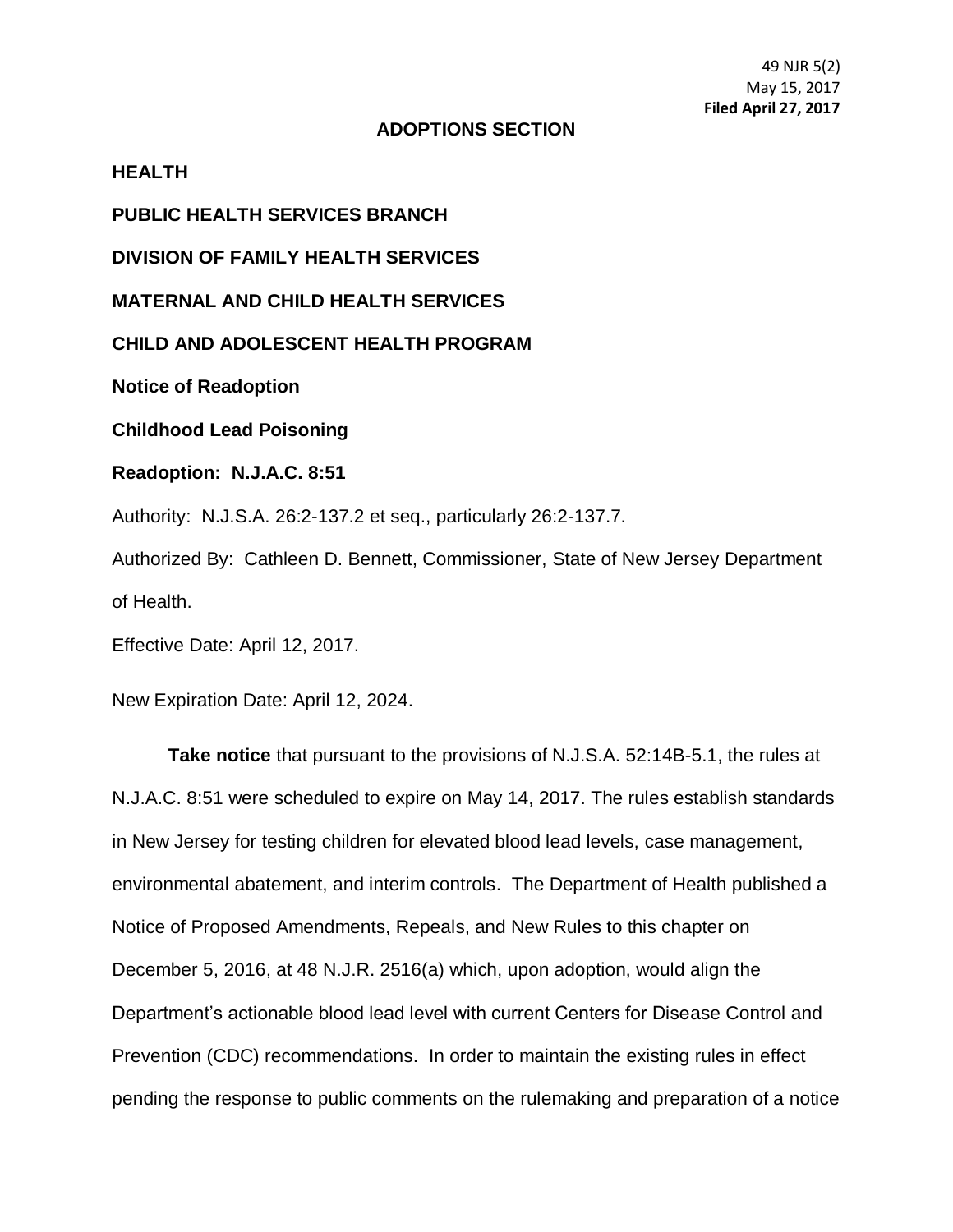of adoption, the Department has determined that the existing rules should be readopted without change.

The rules continue to establish uniform Statewide standards for testing children for elevated blood lead levels, case management, environmental abatement, and interim controls. Subchapter 1 continues to establish general provisions, including rules for the scope, purpose, incorporated materials, and definitions for the benefit of children, local boards of health, owners of properties that constitute a lead hazard, and laboratories that perform blood lead tests. Subchapter 2 continues to establish screening and case management standards, including standards for screening, screening methods, confirmation of blood lead test results, case management, and home visits.

Subchapter 3 continues to establish standards for reporting and confidentiality, including notification to the local boards of health, reporting by local boards of health, and confidentiality of records.

Subchapter 4 continues to establish standards for environmental intervention. These include standards for environmental intervention for all children with confirmed blood lead levels of 15 micrograms per deciliter ( $\mu$ g/dL) or greater, or two consecutive test results between 10 µg/dL and 14 µg/dL that are at least between one month to three months apart. These also include standards for environmental intervention for children up to 72 months of age, environmental intervention for children whose age is 72 months or greater, and reporting results of environmental interventions.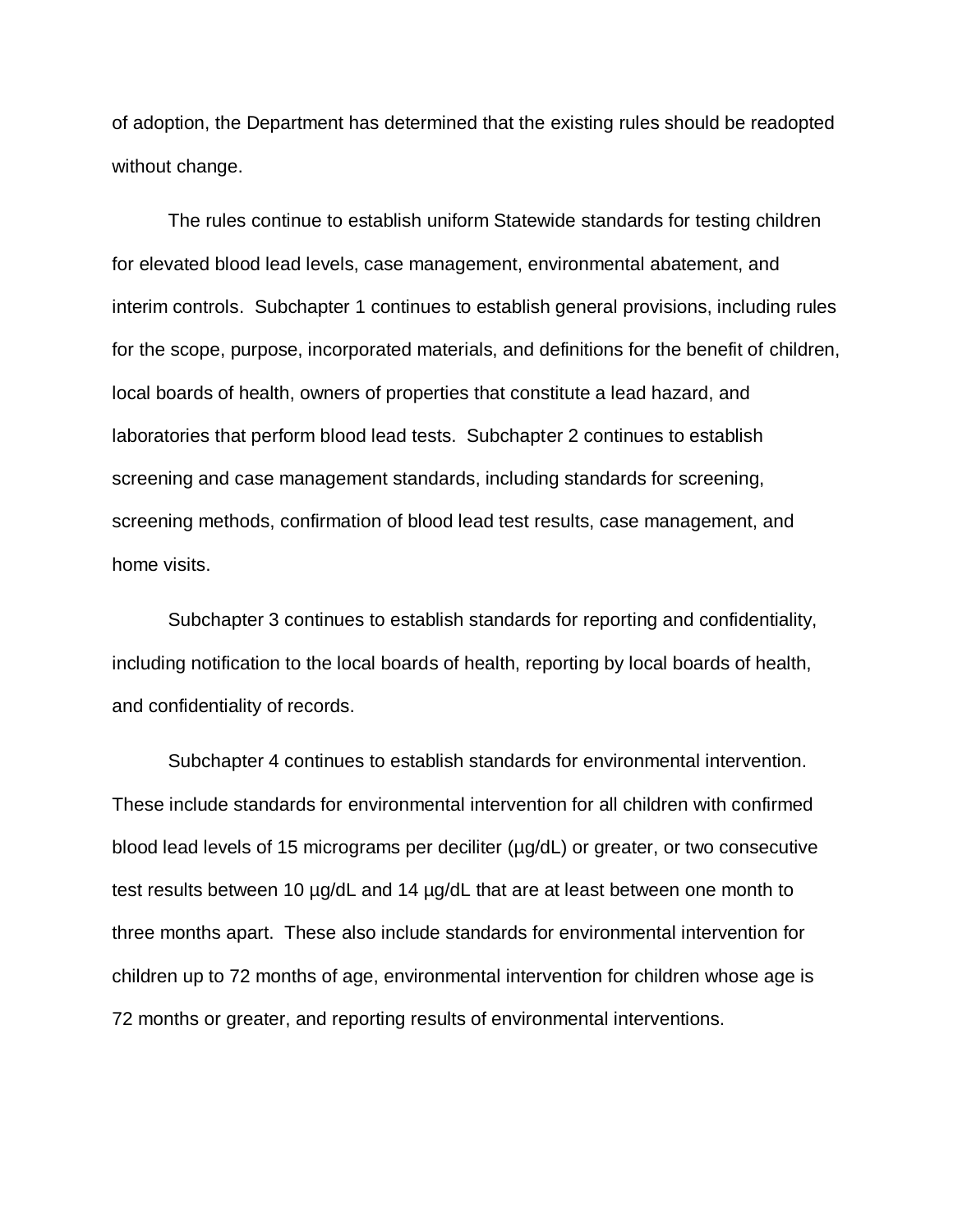Subchapter 5 continues to establish standards for determination of lead in dwelling units. These include environmental sampling methods, on-site x-ray fluorescence testing, analysis of environmental samples, and approval of other samples or testing methods.

Subchapter 6 continues to provide standards for the abatement and/or interim controls of lead hazards. These include issuance of abatement and/or interim control orders, exterior surfaces, interior surfaces, lead-contaminated soil, abatement and/or interim controls of other conditions that constitute a lead hazard, repair of conditions that cause or contribute to defective paint, and referral of ambient sources of lead.

Subchapter 7 continues to establish procedures for abatement and/or interim controls of lead hazards, including responsibility for abatement and/or interim controls of lead hazards and ongoing maintenance, construction permits required for abatements of lead hazards, procedures and work practices for abatement and interim controls, protection of dwelling occupants during abatement and interim controls work, and violations of work practice standards.

Subchapter 8 continues to establish standards for reinspection and approval of completion of abatement and/or interim controls of lead hazards, including reinspection and clearance testing.

Subchapter 9 continues to establish standards for enforcement, including penalties.

Subchapter 10 continues to establish standards for the Childhood Lead Poisoning Information Database.